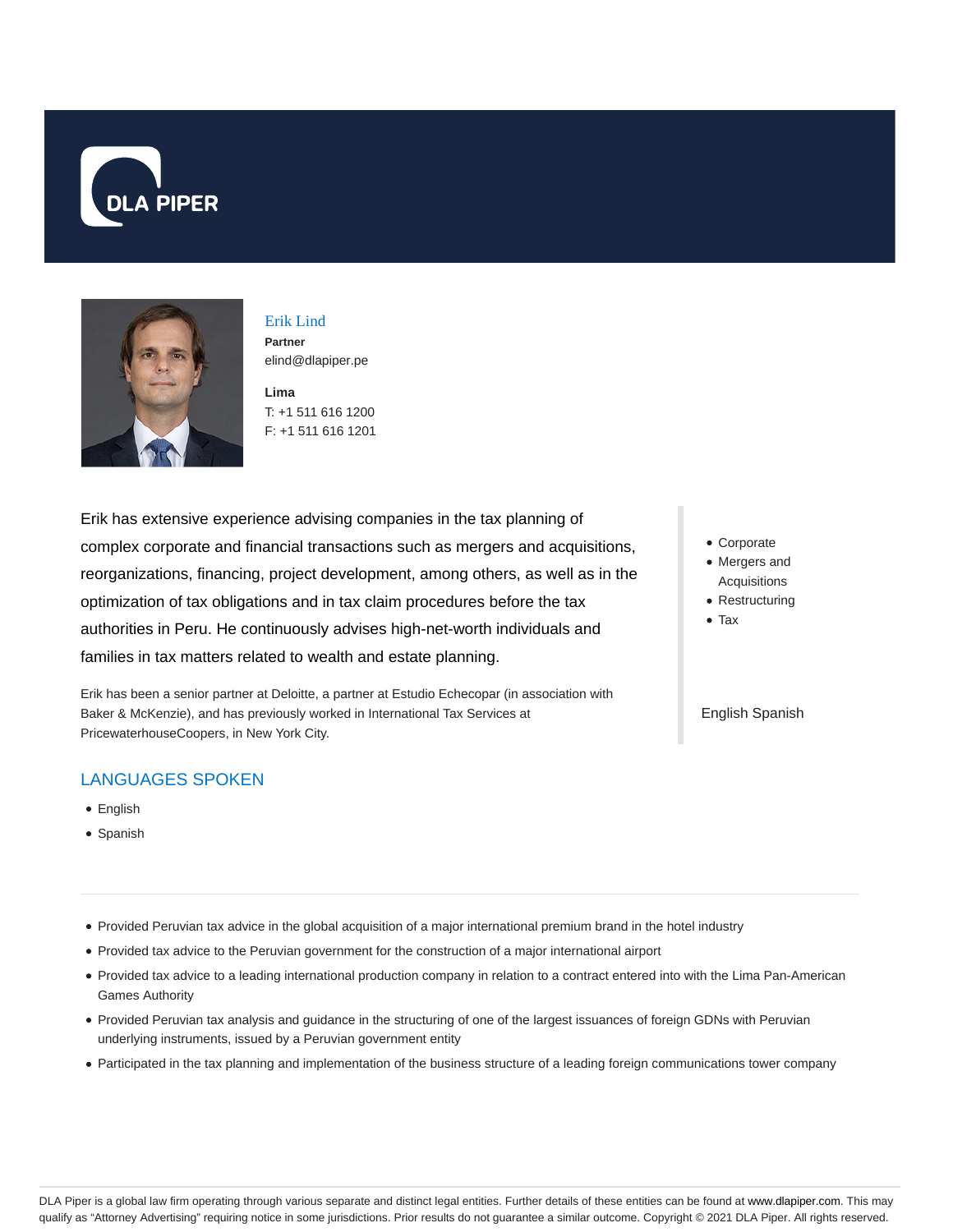# **Admissions**

#### • Peru

## Prior Experience

Before joining the firm, Erik was a senior partner at a multinational professional services network and a partner at a major Peruvian law firm. He additionally worked in international tax services at an international professional services network in New York.

He has held a number of academic roles including:

- Universidad ESAN, Graduate Degree Program, Professor of Corporate Taxation and International Taxation
- Pontificia Universidad Católica del Peru, LLM Program, Professor of Corporate Taxation
- Universidad Nacional Mayor de San Marcos, Professor of International Tax Law
- Universidad de Lima, Professor of Tax Law I

### **Recognitions**

- Chambers & Partners: Band 1 in Private Wealth Law (2021)
- The Legal 500: recognized as "Recommended Lawyer" in Tax (2022)
- Leaders League: "Highly Recommended" in Tax (2018 2022) and "Excellent" in Wealth Management (2022)

### **Education**

- LL.M., Taxation, Georgetown University 2010
- Law Degree, Universidad de Lima, 2004 magna cum laude

#### **Memberships**

Lima Bar Association

#### Academic Experience

- Professor of Corporate Taxation and International Taxation at the Graduate Degree Program of Universidad ESAN
- Professor of Corporate Taxation at the LLM Program of Pontificia Universidad Católica del Peru
- Professor of International Tax Law at Universidad Nacional Mayor de San Marcos
- Professor of Tax Law I at Universidad de Lima

### **INSIGHTS**

Erik has spoken at various events in relation to Peruvian issues in international taxation and wealth planning in both Peru and the US.

### **Publications**

- "The Legal 500: Private Clients Peru Country Comparative Guide 2022" By DLA Piper Peru Private Clients team: Partners Fernando Lanfranco and Erik Lind along with Senior Associate Luis Miguel Sambuceti and junior associate Sandra Escudero-Whu. The Legal 500. More info here >>
- "Tax reform would make the capital market less attractive" By Partner Erik Lind. Semana Economica. November 2021. Read more here >>